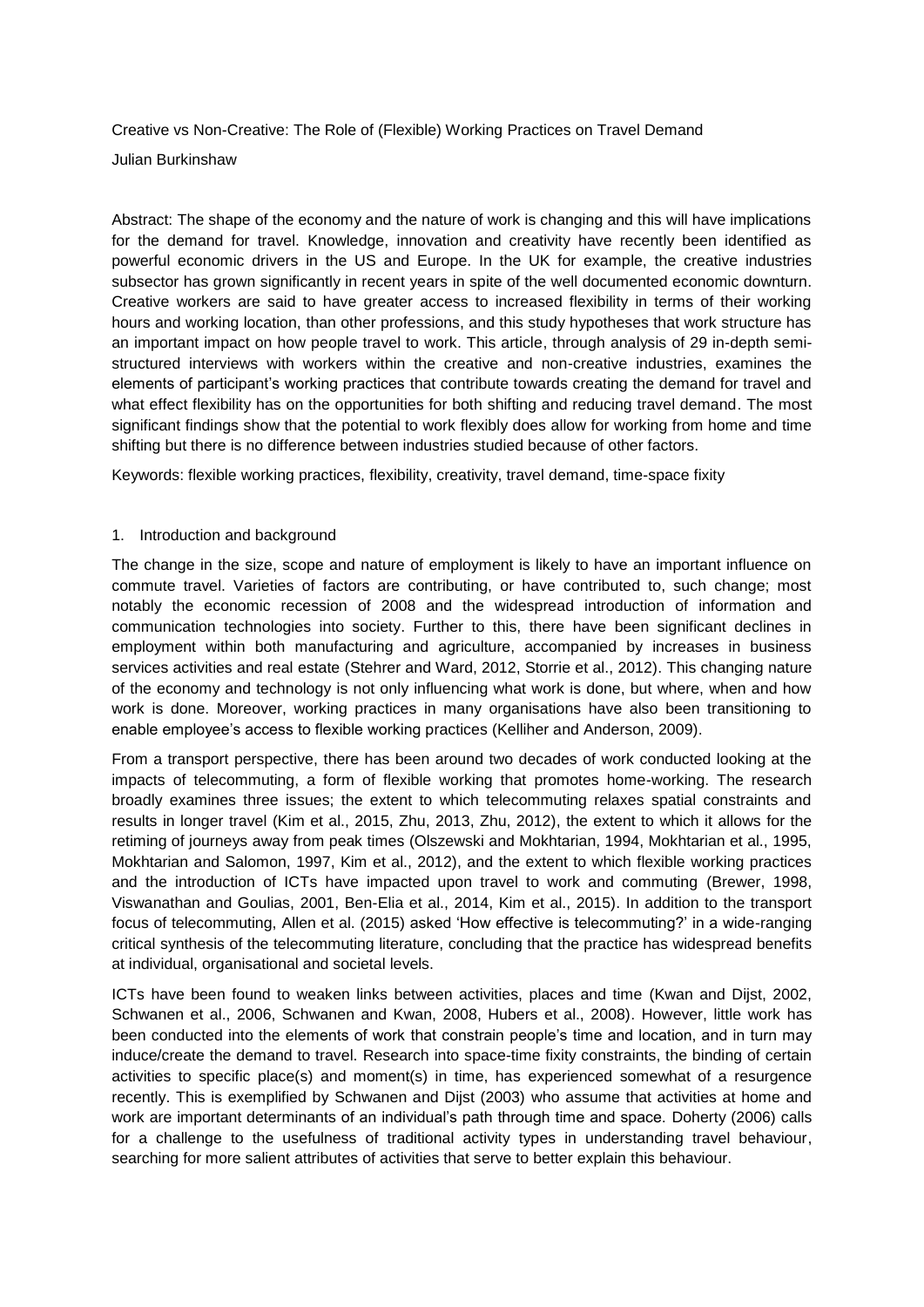Building on the literature above, this article will discuss, through a comparison between creative and non-creative professionals, the elements of work that are considered 'fixed' and what effects these fixed elements have on the demand for travel. The paper will then continue and finish by discussing the role of flexible working practices in shifting and reducing travel demand, utilising data from 29 indepth interviews. Before reaching this point, this paper will explore what flexible working is and introduce a rationale for using a comparison between creative and non-creative workers, along with the hypotheses and methodology used.

# 1.1. What is flexible working?

Whilst the literature identifies multiple facets of flexible working there is no agreed definition. Two key elements are temporal and spatial flexibility. This separation is highlighted by several studies that highlight only the spatial or temporal influences of flexibility, for example Yeraguntla and Bhat (2005) whom define flexibility as *'the ease to which an employee can arrive 30-45 minutes late to work'* (p.237). Further definitions concerning the temporal nature of flexibility are found in work by Baldock and Hadlow (2004), where they discuss a *'flexible work schedule' and define this as 'an employee's ability to choose when to start and end work on a given day'* (p.511). Moen et al. (2008) then theorise 'control over work time', defined as '*employee's degree of flexibility and choice over the time, timing, and sometimes location of their work*', and see it as an important complement to the traditional concept of job control (p.416). In addition, Schieman and Young (2010) introduce another term into the literature; schedule control. The authors explain how schedule control entails the degree to which workers have control of the start and/or finish time of their work and is more specifically related to an individual's capacity to determine the temporal parameters of their work. Furthermore, Schieman and Glavin (2008) explain how '*schedule control, or the 'temporal flexibility in work schedules'* involves the extent that individuals are able to select the times they start and/or finish work'. In addition, they contrast this to '*job autonomy, which involves the extent that individuals have the freedom to decide when, where, and how their work gets done*' (p.592). In addition to conventional flexibility, job autonomy would therefore seem to include the control over how work is done.

Schedule control has been approached from a different angle by Kelly and Moen (2007),as they define schedule control as '*the ability to determine when one works, where when works, and perhaps how many hours one works*' (p.491). In a later paper, the authors define schedule control '*as the employee's sense of latitude or control regarding the timing of their work, the number of hours they work, and the location where they work, which affects their commuting time and total time away from home*' (Kelly et al., 2011, p.267). Discussing considerations for the spatial aspects of 'flexibility' from the literature is of importance, especially given that where one works may have considerable impacts or effects on daily schedules and decisions. As an initial example, Schieman and Glavin (2008) define flexibility as 'the degree to which work duties are allowed to be performed outside the usual spatial *and temporal arrangements of the workplace*' (p.591). Furthermore, Rau (2003), defines 'flexible work arrangements' (yet another term) as '*alternative work options that allow work to be accomplished outside of the traditional temporal and/or spatial boundaries of a standard workday*'.

There are of course some subjective phrases in this definition; the first being 'alternative work options'; and the second 'standard workday'. One therefore assumes that the traditional temporal and spatial boundaries of a standard working day are those characterised by single location, 9-5 working. Kelly and Moen (2007) introduce 'flexible work arrangements' into the equation, and describe how these are '*practices that vary along a continuum from very minimal flexibility (e.g. the ability to request a change in normal hours once per year) to moderate flexibility (the ability to work at home occasionally with a supervisors' approval) to extensive flexibility (e.g. the ability to set one's own hours and perhaps work location with appropriate coordination with co-workers)*'. Interestingly, this is first time that the notion of co-ordination has appeared. One might suspect that co-ordination with others would be an essential part of flexibility. It is all well and good for an individual to have access to flexible working practices, but if their use of flexibility does not align with that of their colleagues, partners, clients etc., then this may cause problems for the utilisation of such flexible practices.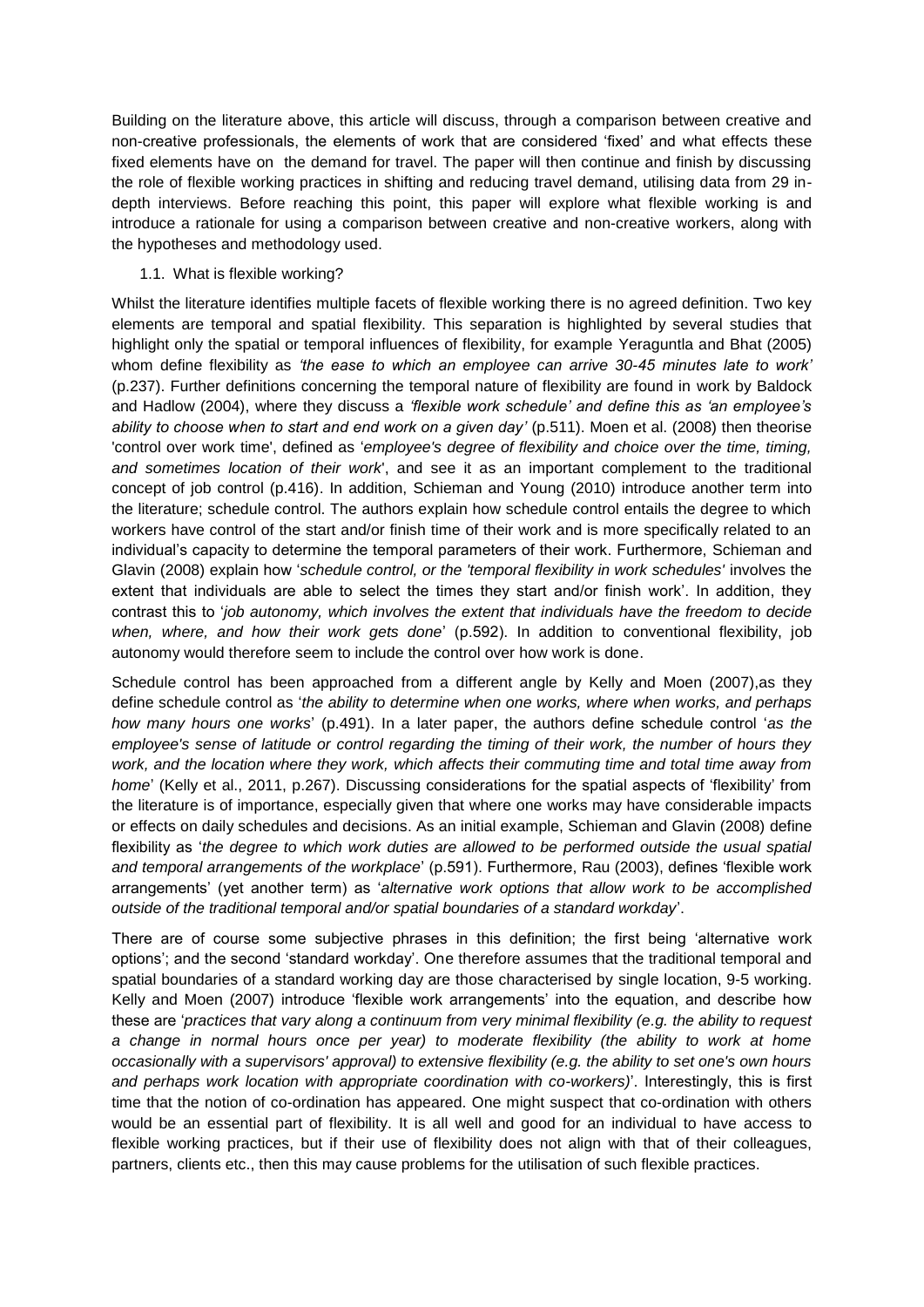Moving forward from flexibility, an introduction into the 'fixities' of certain activities and responsibilities is required. Fixity relates to activities that are bound by specific times and specific places. Schwanen et al. (2008) for example, explain how '*transportation geographers commonly denote activities as fixed or flexible on the basis of their purpose or type. Roughly speaking, paid employment, education, sleep, and transporting children or other persons are considered fixed, and shopping and leisure are regarded as flexible*' (p.2110). Therefore, the concept of fixity is important to the discussion concerning flexible working practices, as an individual's flexibility may be compromised by certain 'fixed' activities, with both fixity and flexibility having potentially significant influences on a person's work and daily schedule. Schwanen et al. (2008) continue by explaining how strongly fixed activities may circumscribe responses to different urban planning initiatives, perhaps restricting freedom to use environmentally sustainable transport modes, reduce the timing of activities, or even limit the opportunities to benefit from the spatial and temporal aspects of employment flexibility and other work/life balance policies; something which may be of further consequence for employed parents. The issues regarding time shortage and mobility resources have often been repaired through the increased use of private vehicles, which allow for access to fast and convenient transportation, with an increase in potential destinations within a short distance, ultimately reducing the spatial fixity of at least some activity types (for example dropping children at school and then driving to work). The better private vehicle availability, according to the authors, reduces the rigidity of temporal constraints.

For the purposes of this article, flexibility of working practices is taken to be the ability to access and use aspects of both temporal and spatial flexibility, either separately or in tandem with one another. Such aspects temporally include the ability to influence start and end times of work and the duration of work, with spatial aspects including decisions over where work is done, be it in one or multiple workplaces or at home. Finally this article considers how work is done to be important in conceptualising the flexibility of working practices, thus includes control over schedules and meeting, for example.

#### 1.2. Why the creative industries?

Knowledge, innovation and creativity have recently been identified as powerful economic drivers in the UK and elsewhere (particularly the US and Europe) by several authors, most notably Florida (2002). Florida, through his 'Creative Class' theory, explains that if urban areas wish to be competitive and economically successful they should be attempting to attract 'creative' people into the area. Florida's approach, as highlighted by Krätke (2010) '*starts with the assumption that 'creativity' - the ability to generate new knowledge or to convert existing knowledge into economically successful applications - is becoming an increasingly important resource for economic development*' (p.835). Thus, it is argued that the driving forces of economic development are not just technological and organizational, but human, creating a new phase of capitalist development in the process and entering an age of creativity. Moreover, human creativity is theorized as the defining feature of economic life and that systems have evolved to encourage and harness its potential because new technologies, industries, wealth and all good economic things 'flow' from it (Peck, 2005).

The creative class theory has been subject to debate and criticism since its introduction, primarily due to weaknesses in methodology, a highly affirmative conception of contemporary class society and as a justification for neoliberal development agendas through urban restructuring in favour of these 'new' elites (Peck, 2005, Krätke, 2010, Brenner and Theodore, 2002). This argument is also evident in Bontje and Musterd (2009) work, as they point out scepticism towards policies that aim to attract the creative class only benefiting such an elite of higher educated, well-paid professionals while conversely might result in a decline of other areas and possibly increase issues such as social polarisation and poverty. Further discontent can also be found towards Florida's creative class due to its vagueness in both conceptualising creativity and the grouping of occupations, of which there are three different occupational groups. Krätke (2010) however, claims that the three sub-groups offered by Florida should be disaggregated further and subdivided into five groups, with only the first two of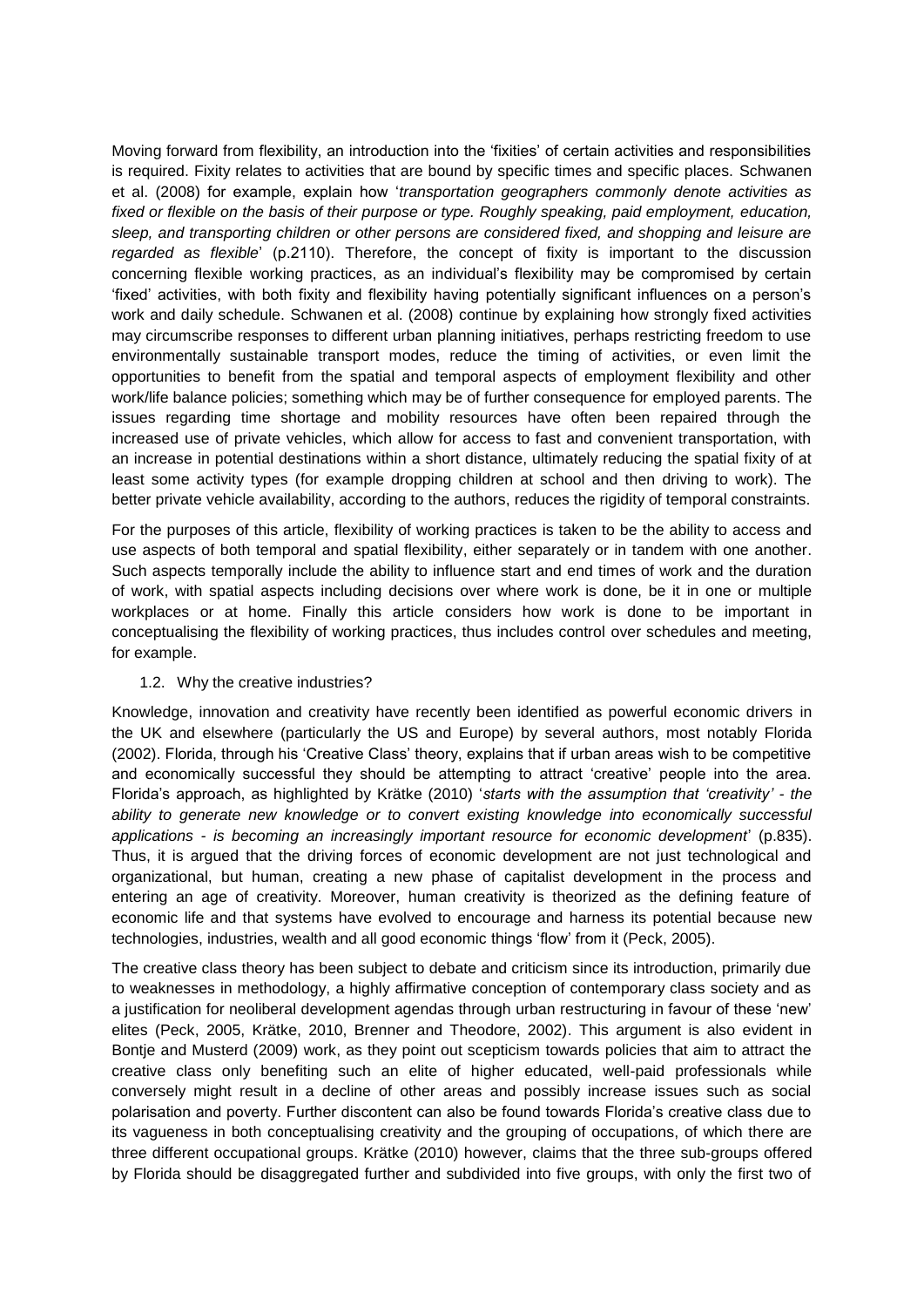these having a specific relevance to regional innovation capacities. The author claims '*that the group of high-ranking professionals from finance, real estate, management and consulting do not represent a relevant driver of regional economic success, compared with the productive impact of scientifically and technologically creative occupations*' (p: 839). The UK Government define the creative industries as 'those industries which have their origin in individual creativity, skill and talent and which have the potential for wealth and job creation through the generation and exploitation of intellectual property' (Department for Culture, 2016, p.3).

The study will compare, assess and evaluate the access to and use of flexible working practices and the associated influences on travel demand of a variety of creative and non-creative occupations. This approach will enable the study to compare the practices of workers within creative occupations that are considered to be inherently more flexible and occupations that are stereotypically considered less flexible. Approaching flexibility in this manner will, it is hoped, offer an interesting comparative lens in which to view the effects of flexibility on getting to and doing work.

Building from the previous discussions regards the commute, creativity and creative industries, flexible working practices and the influences on travel demand, this article explores the hypotheses that:

- Creative professionals have greater access to flexible working practices;
- There are elements of work that constrain people both temporally and spatially; and
- The access to and use of flexible working practices have potentially important consequences for travel demand

# 2. Data, methodology and analysis

This article draws on data from research concerned with how flexible working practices influence travel demand. The primary source of data was in-depth interviews conducted with 29 participants whom worked within Leeds, England. Qualitative methods are useful in exploring these complexities, as they allow the research to investigate an individual's own explanations of their behaviour and reasoning in more depth than quantitative methods, and have been used extensively within travel behaviour research (see Beirão and Cabral, 2007). With this article focussing upon the role of flexible working, and the discussion above hypothesising that creative professionals have greater access to flexible working practices, this paper centres upon the comparison between a selection of supposedly creative and non-creative professions to assess how flexible working might influence travel demand. The sample comprised individuals whom work within specific professions, as outlined in Table 1 below, with each having differing access to flexible working practices. These professions are; Architects, Graphic Designers and Academics, against Accountants, Solicitors and University Support Staff. All were professionals, some employees and other employers, with a mix of full- and part-time employment, and with ages varying between 18 and 65. The sample also comprised single household, couples with and without children and both male and female respondents.

Respondents were contacted through phonebook and internet searches, personal contacts, and snowballing (asking one participant to recommend another, and so on). Interviews with participants lasted between 30 minutes and an hour, and were conducted either face-to-face in their place of work or over the phone, with variance in duration and location principally due to the participant's temporal constraints. Adopting a semi-structured interview approach (Southerton, 2006, Hitchings, 2012) and using a pre-defined interview guide, participants were asked about both their working practices and commutes. Semi-structured interviews enable more comprehensive responses to questions and provide increased scope for investigation into specific answers or questions (Clifton and Handy, 2001). Speaking about their working practices, participants were asked to explain the types of tasks conducted on a daily basis, when and where they conducted these tasks, how they did it and what technology was used to facilitate the accomplishment of the tasks. The participants were then asked to describe their flexibility, highlighting specific fixed aspects/elements of their day and who decides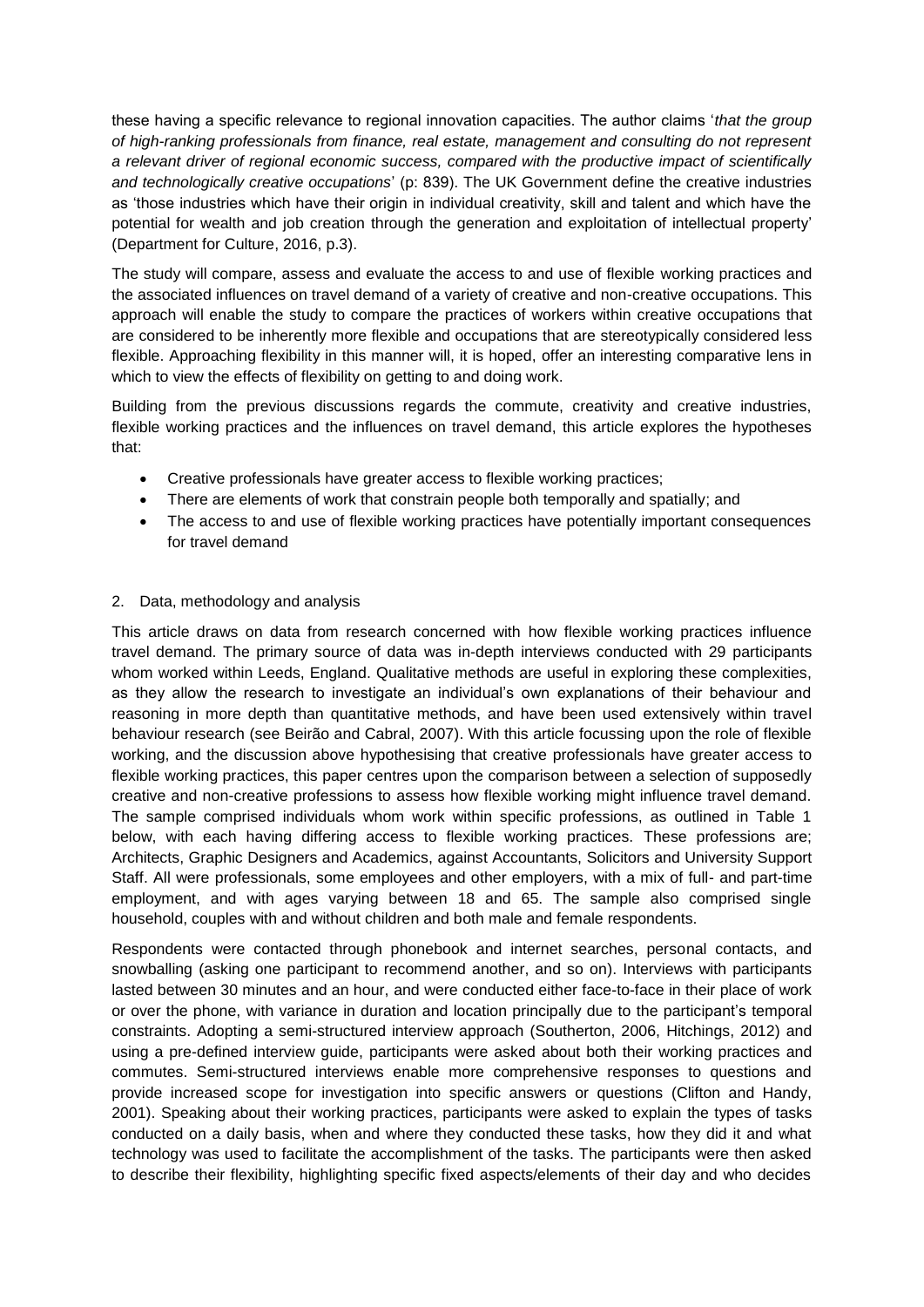their schedules and meetings, with focus upon working with colleagues and clients. In terms of their commute, participants were asked how frequently they travelled into the office; when, how long it took and how they did it, and whether there was any variance in these practices. Furthermore, there was discussion around what the participants brought with them whilst travelling and the main determinants of route, time and mode chosen.

In order to gain further background information on the participants, they were asked to complete a short question sheet at the beginning of the interview, which included some socio-demographic travel data, such as; age, gender, occupation and role, highest educational qualification attained, household characteristics, car ownership, distance and duration to work and number of stops to/from work and why.

|                    |                           | <b>Access to Flexibility?</b> |                                   |                           | <b>Access to Flexibility?</b> |  |
|--------------------|---------------------------|-------------------------------|-----------------------------------|---------------------------|-------------------------------|--|
| <b>Creative</b>    | <b>Spatial</b>            | <b>Temporal</b>               | <b>Non-Creative</b>               | <b>Spatial</b>            | <b>Temporal</b>               |  |
| Academic A         |                           | ✓                             | Accountant A                      |                           | ✓                             |  |
| Academic B         | $\checkmark$              | ✓                             | Accountant B                      |                           | ✓                             |  |
| Academic C         |                           | ✓                             | Accountant C                      | $\boldsymbol{\mathsf{x}}$ | ✓                             |  |
| Academic D         | $\boldsymbol{\mathsf{x}}$ | ✓                             | Accountant D                      | $\mathbf x$               | ✓                             |  |
|                    |                           |                               | <b>Accountant E</b>               | ✓                         | ✓                             |  |
| <b>Architect A</b> |                           | ✓                             | <b>Accountant F</b>               |                           | ✓                             |  |
| <b>Architect B</b> |                           | ✓                             | <b>Accountant G</b>               | ×                         | ✓                             |  |
| <b>Architect C</b> | $\mathbf x$               | $\pmb{\times}$                |                                   |                           |                               |  |
| <b>Architect D</b> | $\mathbf{x}$              | $\boldsymbol{\mathsf{x}}$     | Solicitor A                       |                           | ✓                             |  |
| <b>Architect E</b> |                           | ✓                             | Solicitor B                       | ×                         | ×                             |  |
| <b>Architect F</b> | $\mathbf x$               | ✓                             | Solicitor C                       | $\boldsymbol{\mathsf{x}}$ | $\boldsymbol{\mathsf{x}}$     |  |
| <b>Architect G</b> | $\checkmark$              | $\checkmark$                  |                                   |                           |                               |  |
|                    |                           |                               | <b>University Support Staff A</b> | $\pmb{\times}$            | ✓                             |  |
| Graphic Designer A | ✓                         | $\checkmark$                  | <b>University Support Staff B</b> | $\boldsymbol{\mathsf{x}}$ | ×                             |  |
| Graphic Designer B | $\pmb{\times}$            | ✓                             | <b>University Support Staff C</b> | $\checkmark$              | ✓                             |  |
| Graphic Designer C | $\boldsymbol{\mathsf{x}}$ | ✓                             | <b>University Support Staff D</b> | $\mathbf x$               | ✓                             |  |
| Graphic Designer D | $\boldsymbol{\mathsf{x}}$ | ✓                             |                                   |                           |                               |  |
| Totals             | 8/15                      | 13/15                         |                                   | 6/14                      | 11/14                         |  |

# **Table 1: Breakdown of participants by profession and self-reported access to flexibility, both spatial and temporal**

The in-depth interviews were recorded and fully transcribed. The qualitative data analysis software QSR NVivo (10.0) was used to facilitate the organisation and structuring of the process of coding and aid in the development of relationships among concepts and ideas. The data was initially coded into themes and nodes emerging from the literature review and the data itself. The analytical process was further refined through an iterative process of comparison between the data and previous concepts within the literature. The next step involved analysing the interview texts line by line, with relevant and pertinent extracts assigned to the conceptual codes created. The second stage involved searching for relationships between the themes and codes, principally structured around those relating to (flexible) working practices and travel demand.

# 3. Discussion

As highlighted from previous literature, the space-time fixity constraint that binds certain activities to specific places is considered an important concept. With Schwanen et al. (2008) outlining roughly the activities that are regarded as flexible and fixed. Perhaps problematically, differences within activities are generally ignored, as Doherty (2006) questioned whether this broad categorisation approach is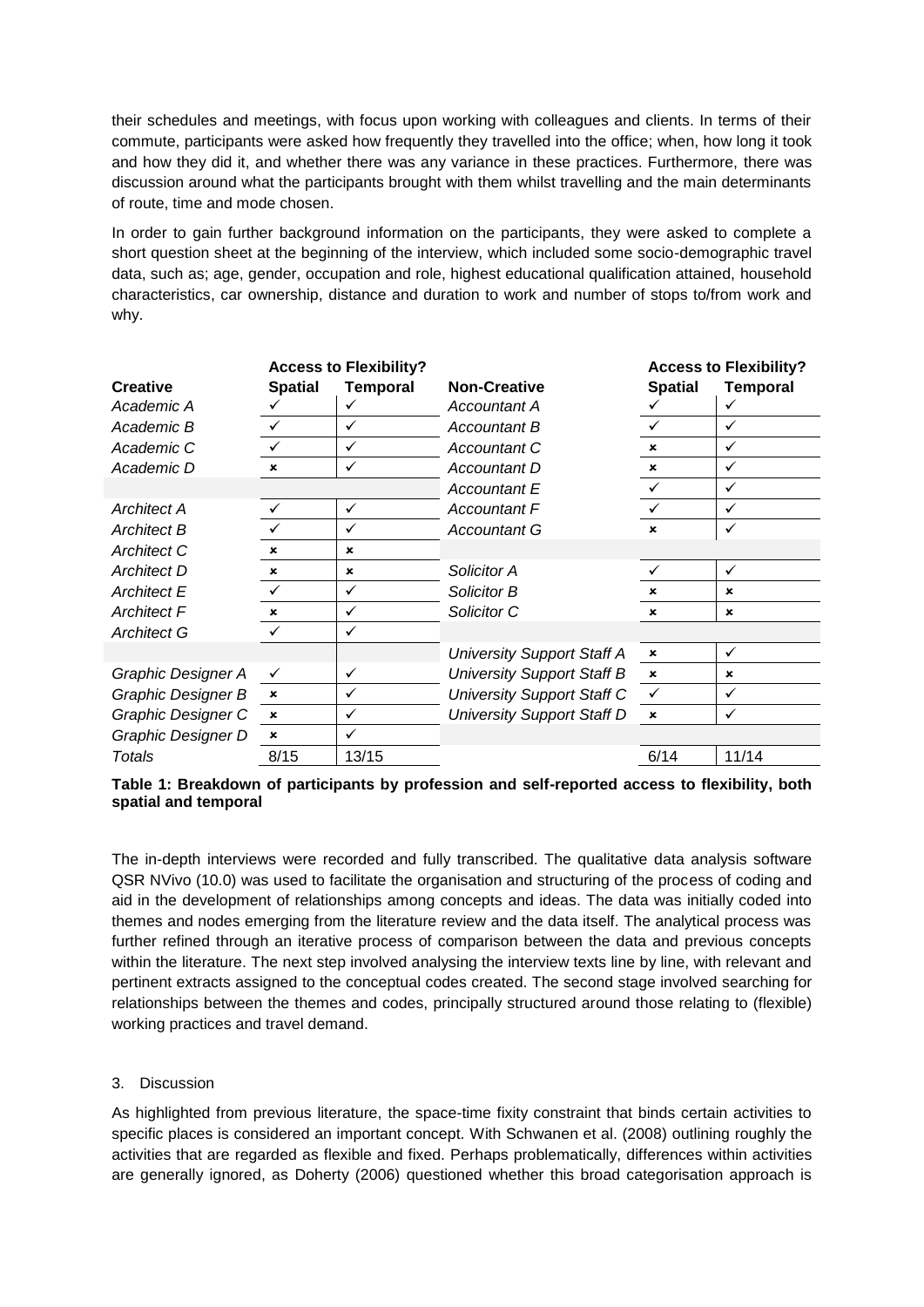useful in both understanding and modelling travel behaviour. From here, and building on Doherty's approach of looking for more 'salient attributes of activities' (p. 518), this section of the paper will introduce and examine specific elements of participant's working practices that influence travel demand, both spatially and temporally. These elements, through the use of excerpts from the interview data, will be broadly structured within two areas; the first concerning 'creating the demand for travel', and the second focussing upon 'the role of flexibility in reducing and shifting demand'.

# 3.1. Creating the demand for travel

As perhaps could be expected, work, and all the processes involved in doing and completing work, have degrees of fixity and flexibility attributable to them. There are expectations at play, either coming from a participant's employer or themselves, which dictate the need for their presence in the office. For example, the use of core hours (or office hours), the hours in which an employee has to be at work, plays a significant part in determining the demand for travel. University Support Staff (USS) D explains how;

*'There is a kind of core hours approach. I think that core hours are sort of seen as like 10 while 4, you need to be around for those hours. I generally tend to do a 9 while 5, half 5 kind of day'*

With Accountants B, E and G; Solicitor C; University Support Staff A, B and C; Architect D and C; and Graphic Designer D all reporting the need and expectation to be present in the workplace between specific times of the day. The process of core hours therefore constrains participants in both time and space. It would seem the particularly constraining elements of the participants whom are University Support Staff revolve around the delivery of a 'service' to colleagues and external parties. As an illustration, three of the four University Support Staff interviewed explain their service expectations and obligations;

USS A: *'We have to man the phone, especially when there is only one person in the office. That is a new function now my office has become the reception.'*

USS C: *'I mean the standard office hours are 9-5, and as a research office we are providing a service… but we are basically providing a service, so we do cover for each other… you know because we can get people just, if you were like in a business, we can get people just walking in off the street and say 'oh by the way, I am putting in a research bid and the deadline is tomorrow lunchtime', and then we generally deal with that sort of thing. So if you are not about then there is a diminishing of the service that you provide.'*

USS D: *'I think face to face you get a lot more out of it. Because what I do is a support service, you have to build a relationship and build trust with them so they will involve them in what they are doing and you will get more, and that only happens when you have a personal relationship and you are there when they need you, so I think being in a support service makes you a lot more adaptive to things in that sort of way.'*

In terms of expectations placed upon themselves, Academic D and Graphic Designer D explain how they set their own constraints in terms of work, both in space and time, and these expectations heavily dictate when and where they conduct their work. Academic D for example is cautious of ensuring that separation from work is taken, and that he 'cannot treat this job like his PhD', and so getting to work at a certain time and leaving at a certain time – usually within peak hours – is undertaken to cement that 'work' feeling;

*'I need to treat it, I cannot treat this job like I did my PhD, and I need to treat it like a job, and if I'm going to treat it like a job, although it's got the flexibility of being an academic, I need to treat it like a job, so I need to get to work at a certain time and leave at a certain time to help me ensure that… because of the vagueness of what I am actually doing you can work all the time basically… so you treat it like a job and take breaks.'*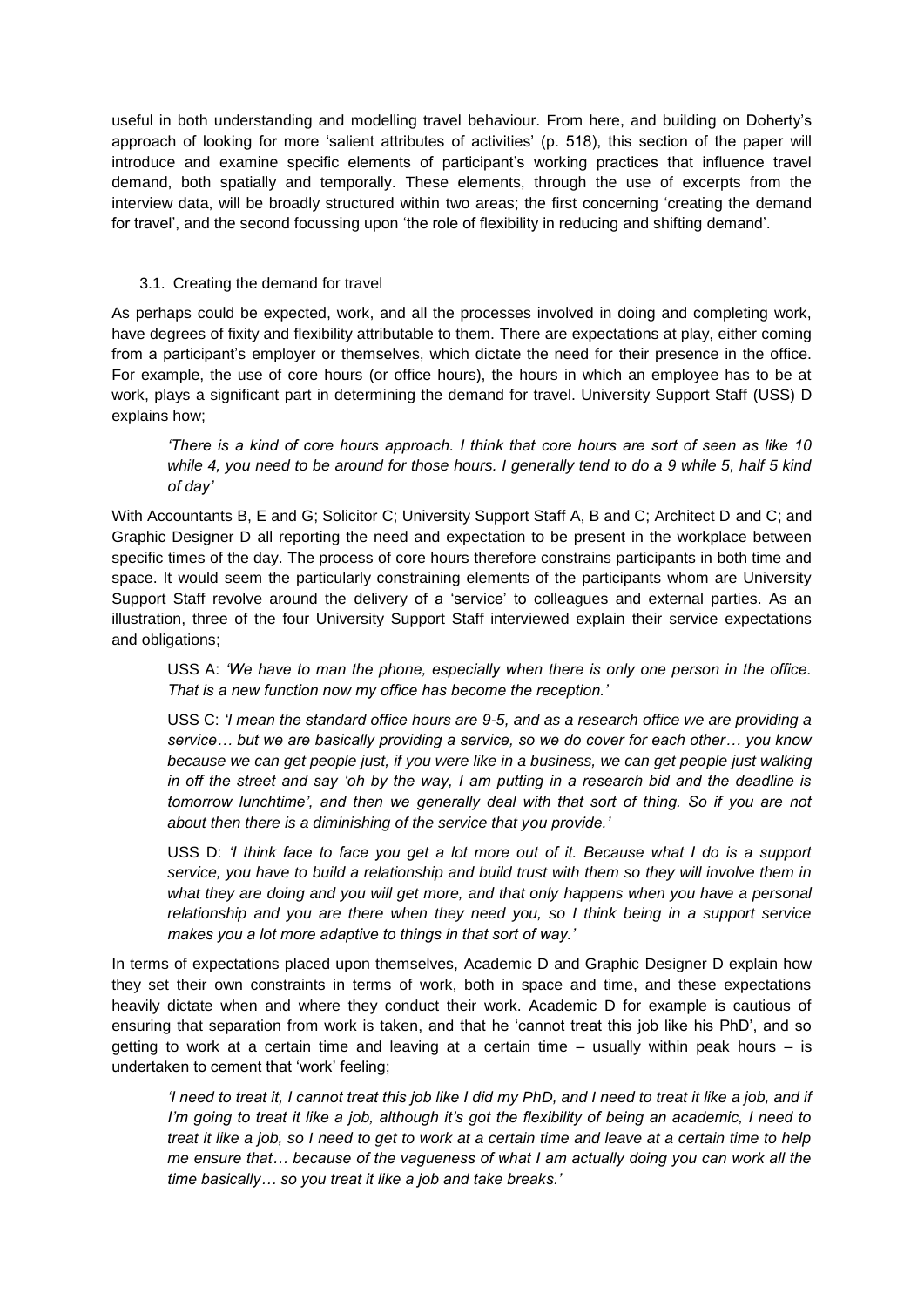Moving on from expectations surrounding service and working hours, seniority seems to play a key role in determining the presence of participants within the workplace, with supervision requirements in particular providing a platform for constraints. Numerous participants reported supervision to be a key component of their role and as such felt obliged to be present within the office, be it to help resolve any issues that may arise or provide guidance and support to colleagues. Accountant A provides a detailed account of why he feels the need to be in the office, not only as part of a social setting, but for legal requirements and training needs. Perhaps interesting, prior to his colleague being around (employed by the company), Accountant A felt little expectation to be in the office and would frequently work at home, or use his home as a base from which he attended client meetings. The process of employing his colleague has therefore meant that the pressure and obligation placed upon him to travel into the office on a daily basis has risen, and so too has his travel demand.

*'I think part coming to work is in all honesty having my colleague around. The social aspect of it. So it is coming in, prior to her being around, I would spend quite a lot more time at home… because she has been under training, she needs help, she needs guidance, and it is the social aspect of work isn't it. I still feel the pressure to come in, because I am responsible to supervising their work, and you can't get around that. I'm legally obliged to, and insurance obliged to supervise their work.'*

Architect A, Accountant C and F, Graphic Designer A, and Solicitor A all reported elements of supervision and control expected and required from them as part of their role, and therefore a presence was required within the office. However, the extent to which presence was required in the office differed between participants, as the use of technology for the purposes of supervision struck a contrasting figure. Architect A and Accountant F were able to manage their supervisory responsibilities effectively whilst away from the office, however others did not find this process as complimentary or easy to manage. Accountant A for example felt that due to the software and technology being used to complete both his own and his colleagues work, it would be easier to sit down at the computer screen and work through any issues that have arisen more effectively than through the use of technologies such as Skype or the telephone. Graphic Designer A (GD A) and Solicitor A (S A) also considered speed and effectiveness key elements in their supervisory roles, and contributed to their desire to be present within the office;

*GD A: 'Obviously staff are in and I need to be in because when I am questions get answered faster and things like that.'*

*S A: I have got to be here to some extent, because I have got to supervise people. Especially the junior lawyers who need help when doing things because they can't do everything because they are not as experienced and need assistance and help… I do have to be here. Otherwise there is no point having an office then. The supervision side of it is one of the reasons why we need to have an office… It is more difficult with the junior lawyers, because they need more supervision from the senior people, and you can't really give that effectively at a distance.*

Other elements that have arisen from the interviews that create the demand for travel include the use of particular facilities located within the office, be that the need to print material or have access to specific documents, drawings and/or technologies. Architect C for example was very constrained spatially in terms of where they could conduct their work, principally due to the need to access a computer within the office, accompanying drawings and the printer, among other 'things';

*'Interviewer: Are there any reasons for you having to be in the office? Architect C: Just the type of work I am doing. It is all on the computer so I need to have access to a computer.*

*Interviewer: And do you not think you would be able to do that at home with the correct software?*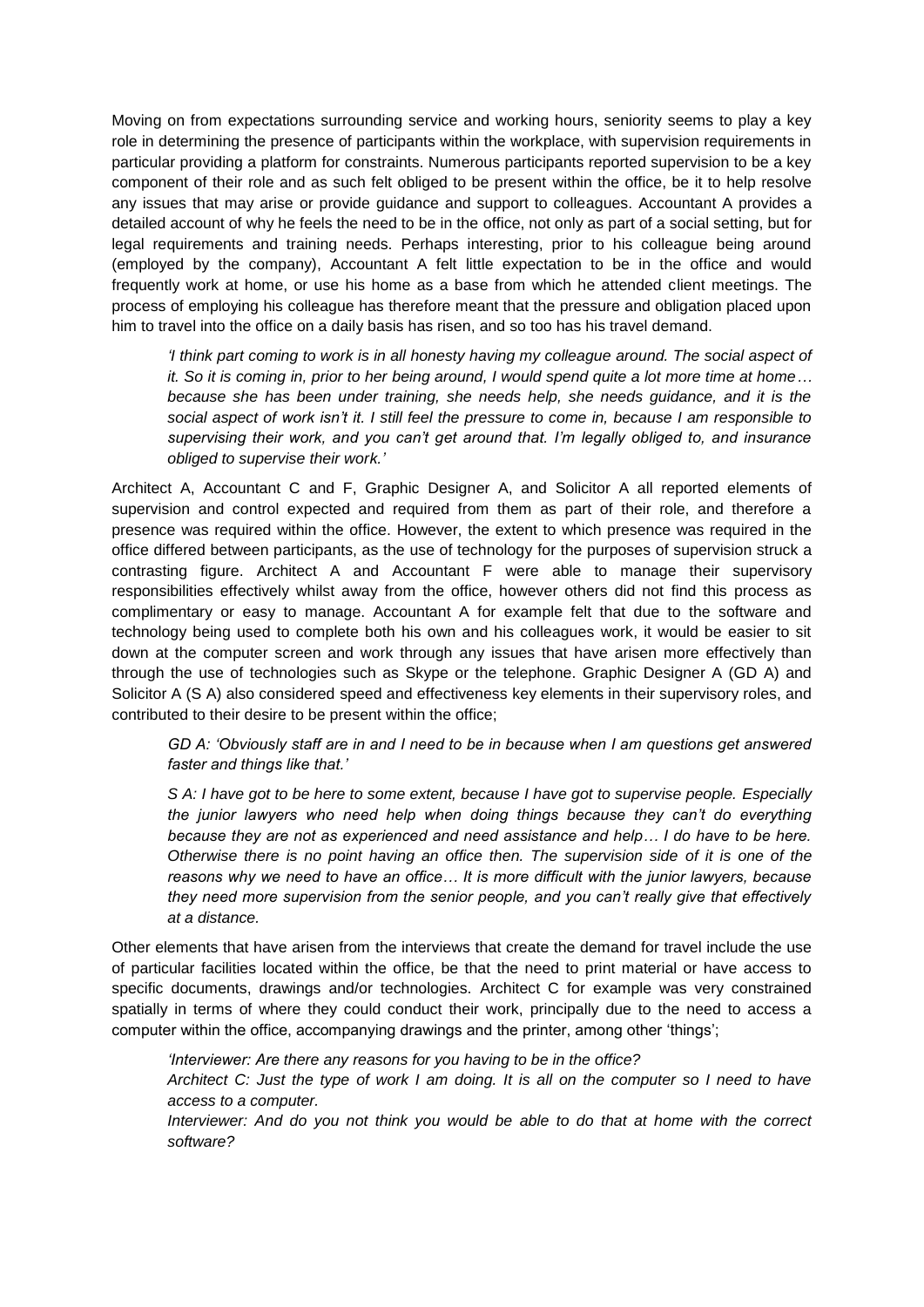*Architect C: Not necessarily, no. I need to have access to drawings that we have in the office. Also, things like the printer and things like that. So I am actually quite constrained in where I can work.'*

Requiring access to certain, sometimes confidential, materials was echoed by Solicitor C whom described the ease of conducting their work whilst in the office due to this access and the difficulty of transporting large files and documents away from the office;

*'Files. That we have to be very careful with due to confidentiality. And if they are huge files, I am going to have to struggle. It is very hard for me to do really [work from home], because I have big files, we are more or less paper based… in fairness to my employer I have been offered the option of doing some home working, I have been offered a Blackberry, but I don't think it is possible It is much easier here… any files that were too big they stayed in the office and I just did them there.'*

Co-presence, 'the degree to which an actor perceives mutual entrainment' (Campos-Castillo and Hitlin, 2013, p.171), has been implicit throughout the majority of this discussion so far, as it subsumed within the practice of 'doing' work, particularly through face-to-face meetings - of which the majority of the participants were actively engaged in. Very few instances of explicit co-presence have been identifiable from the data, however a couple examples introduced below highlight the possible difficulties faced when trying to reduce travel demand for the journey to work. More explicitly, Architect G elucidates how;

*'I think it is working in an open plan office and being interactive a lot. It is not like you are in a cellular office cut off from everyone, you are chatting about with each other about the various jobs and bouncing ideas off each other and if you have got a guery you don't know the answer to you just ask someone. I find it a lot harder to work at home, so it is a lot better for us to come in and you know work together really. We can solve problems together as well. Things like communication side of it when I am at home I can log on to my computer and work, we are all on mobile phones now, so that isn't an issue, it is more that it is best to be*  with all the other guys to sort of, so we can question each other and get a bit of advice and *things like that.'*

Accountant C presented similar sentiments;

*'As I say it is what I achieve, I achieve through interaction with other people here. The truth is now, maybe a few years ago it was quite important to me [to work at home], but now it doesn't bother me. I am quite happy to come into the office and to get people to make me cups of tea and people treat me with respect, so being here is quite pleasant.'*

Aside from the constraints and expectations discussed above, meetings are perhaps the most defining elements of a participant's working day and were portrayed as essential components of a working day. The extent to which the scheduling, duration and location of meetings differed for each participant, as did the compulsory nature of particular meetings. Academic D gives a succinct explanation as to the critical nature of these meetings and a definite obligation to attend particular meetings, especially those relating to project work and involving colleagues whom are senior to him;

*'When you do the face-to-face you get everyone round the table, so there's a quality if you are going to be there, everyone is going to put the work in… So I think the meeting quality is enhanced, and in particular it is enhanced because the face to face and also enhanced because they are so infrequent because you know they are going to be there, so there is a hyper awareness that any decisions we are going to make need to be there, and that is interesting… Oh yeah, there's more of any obligation, I mean if you don't go, you need to go. I mean it is an obligation by definition, but I don't think obligation is strong enough. It's like yeah, particularly if everyone goes there, but there is usually always one that doesn't make it, but if all 4 are going to make it, then it's like yeah you need to be there.'*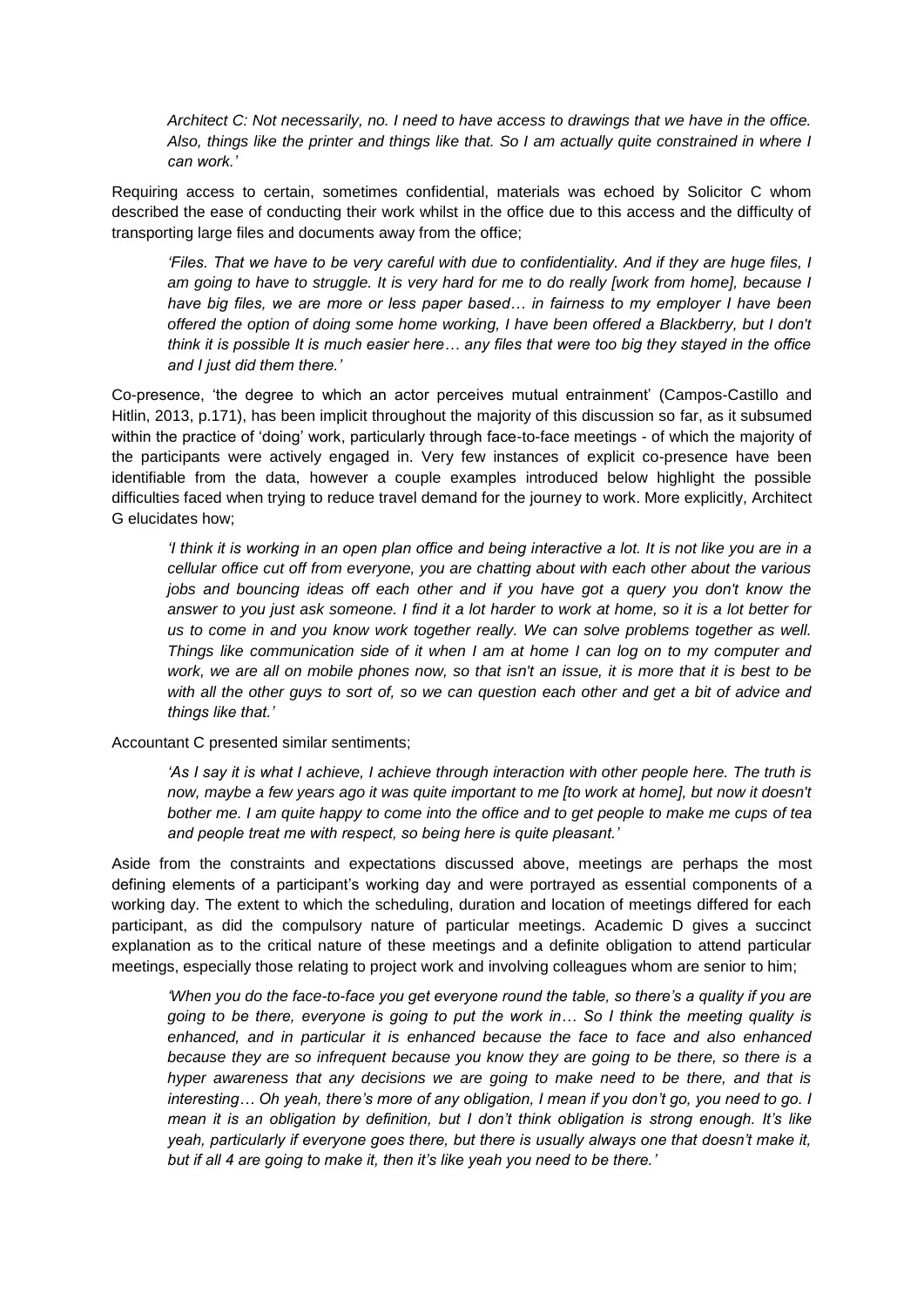Client meetings, certainly for the architects, accountants, solicitors and graphic designers play a key role in not only defining travel demand into the office, but also travel between locations, be those site visits, court hearings, photoshoots, account discussions, and so on. Meetings are definitely a key component to every participant's day and although telephone communication and video conferencing technology use has risen in recent years, a large proportion of the meetings conducted by participants revolve around the co-presence and interaction of certain people in certain locations, again increasing the propensity for time-space constraints upon a participants' day. Figure 1 below illustrates participant's control over when and where meetings take place. The interpretation of meeting control is based upon participants' own reported experiences of scheduling meetings when asked during what proportion of meetings they took part in during the previous week did they determine both the timing and location of. Further to this, participants were also asked whom, if it wasn't them, decided and scheduled the meetings they were involved in. As an example, Academic A can '*always negotiate times and days for meetings*', whilst Architect C has the majority of their meetings prescribed to them, with organisation very much from a client perspective, i.e. when and where fits the client best.



*'Yeah, they are already pre-organised in advance and I just turn up... It is all sort of from the client point of view.'*

**Figure 1: An interpretation of participant's own control over the scheduling and location of meetings.** 

Figure 1 (above) is a representation of participant's own self-reported control over meetings. The chart illustrates, one-directionally along the horizontal axis, the variation in this control. The positioning of the points on the graph are for illustrative purposes only. As can be seen, there is very little difference between the Creative and Non-Creative participants in terms of meeting control, which perhaps shows that whilst individuals may have access to greater control over their schedules and in organising meetings, it is not necessarily an attribute of purely creative or non-creative occupations. Interestingly, many of the architects are clustered having less control over their meetings, attributable to their requirements to attend site visits, client meetings, training sessions and internal project meetings. If we contrast this with the graphic designers, whom are all clustered in having access to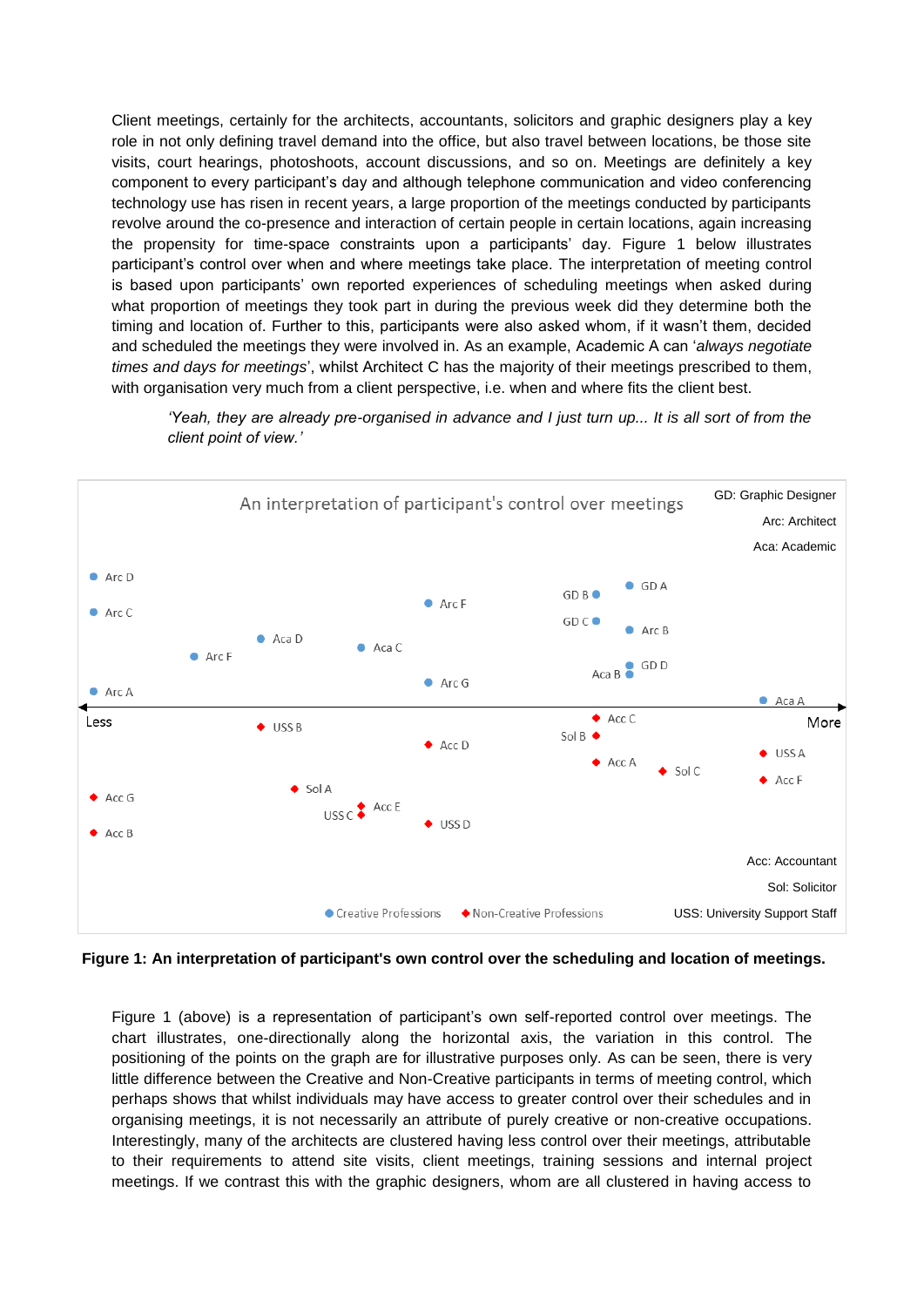more control over their meetings, one could infer that the nature of the work provides an explanation as to the difference, in that the graphic designers interviewed had fewer structured meetings, and of those meetings very few required movement away from the office, compared with numerous site visits attended by the majority of the architects interviewed.

# 3.2. The role of flexibility in reducing and shifting demand

Having investigated the elements of work that create the demand for travel, this section of the discussion will introduce examples of when and how participants utilised their access to flexibility, either shifting demand to travel temporally or reducing their demand by spatially altering where they conducted their work. The piece will also introduce elements of their work that facilitated this shift and/or reduction in demand, principally through the use of technology. Revisiting Table 1 illustrates that there is little disparity between the creative and non-creative participants interviewed in access to both spatial and temporal flexibility, with this slight disparity reflected in the use of flexibility to shift demand temporally and reduce demand spatially, principally through working from home. Table 2 below shows these similarities between the creative and non-creative participants in the use of flexibility to shift and/or reduce demand.

| Examples of:  | <b>Temporally shifting demand</b>     | <b>Spatially shifting demand</b> |  |  |
|---------------|---------------------------------------|----------------------------------|--|--|
| Non-creative: | - Accountant A, B, D and E            | - Accountants B and F            |  |  |
|               | - Solicitors A and C                  | - Solicitor A                    |  |  |
|               | - University Support Staff A, C and D | - University Support Staff C     |  |  |
|               |                                       |                                  |  |  |
|               |                                       |                                  |  |  |
| Creative:     | - Architects B, E, F and G            | - Academics A, B and C           |  |  |
|               | - Graphic Designers A, B, C and D     | - Architects A and B             |  |  |
|               |                                       | - Graphic Designer A             |  |  |

#### **Table 2: The participants whom utilised their access to flexibility to either shift demand temporally or reduce demand through spatial relocation, i.e. working from home**

Beginning with the use of temporal flexibility, Accountant A and Solicitor A both exhibited occasions when travelling outside the peak, principally to avoid the traffic encountered whilst travelling during the peak. Both participants did some work whilst at home before travelling, however this did not negate their need to travel into the office, it just allowed them to 'beat' the rush-hour and the traffic. Accountant A for example said;

*'I start usually at 6. Yeah so quite an early starter. Mostly that is to avoid traffic, if I'm honest. Partly because I am an early starter. So I do some work at home and then travel in but I always try to avoid the rush hour, because life is too short to be stuck in the rush hour. Yeah so that is kind of a conscious decision to avoid the traffic.'*

Solicitor A echoed these sentiments, although his avoidance of the rush-hour is borne out of his want to keep fit and go swimming before work in the morning. On these occasions the participant explains that;

*'I'll try and go for a swim at 7 o'clock 3 days a week. And if I can I will do that, well I do it near home, and go to the pool, quick half hour in the pool, then set off to work. But if I do that, I am automatically opening myself up to being stuck in traffic. So if I do that, what I'll tend to do is,*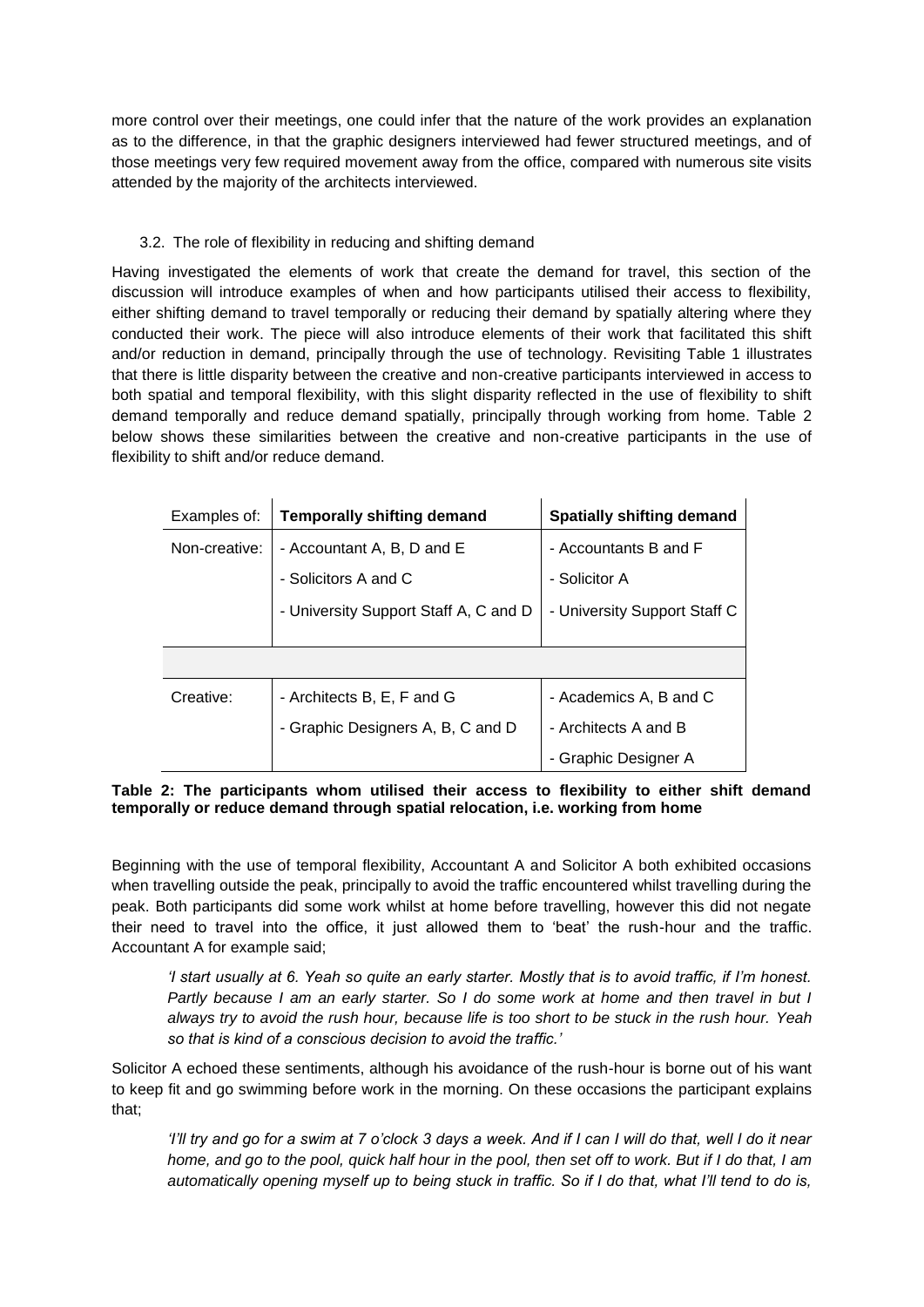*I'll come back from the pool, have some breakfast, I might do a bit of work at home, and then I come in when the rush hour is over. Which might be, I might leave at 9 or something like that... I've got some flexibility, so I use it. But I don't like sitting in traffic. I hate it.'*

Doing work either side of the day is something that Architect B advocated, to ensure 'focus time' to do some work on his own and not be interrupted by colleagues. This approach often led to him '*come in early and go home late to just have those two hours, an hour or so either side to do some stuff on my own, be it at home or in the office.*'

One process evident throughout the use of temporal flexibility was the concept of 'making up' time that had been lost or replaced due to starting later. A number of participants reported using flexibility in this way, to both arrive later and leave later, or arrive earlier in order to finish earlier and usually complete personal tasks, such as going to the dentists or doing some shopping in the city centre, as evidenced by Graphic Designer D, University Support Staff C, Solicitor C, Architect E and Academic D. These processes therefore enable the participants to shift their demand outside of the peak and contribute to reducing the burden on the network. However, with the use of temporally flexible working practices by just over half the participants, there is still a large proportion of participants that need to travel at peak times. Architects E and F explain how owning and running the architecture firm themselves allows them to have flexibility over when they start and leave;

*Architect E: 'The benefits of doing a company yourself is the flexibility, because I can choose if I have got a dental appointment I can just walk out and get it sorted. If I have a hangover I can turn up a little bit late in the morning and make it up at some other time… I will say sort of I will come it tomorrow at 10 o'clock and leave at say 6 half 6.'*

*Architect F: 'It is very flexible. With us owning it ourselves we can come in at like, we say 9 till half past 5, yet today I have come in at half 9, so I will leave at 6. Or I will leave at 5 o'clock and tomorrow I am just going to work an extra hour and a half.'*

It is very much a case of 'getting the work done' and providing that the tasks are completed and the work finished at the end of the day, it would seem that there is little difference in being a creative or non-creative worker in the use of temporal flexibility. Accountant B and University Support Staff A exhibit this approach, whilst Graphic Designer A explains how, even though he may arrive up to an hour past 9am on some days, he '*makes sure I am doing my hours'*, and Architect G shares this approach by noting that '*if we do the overall hours a week, we are not bothered… so basically if the work gets done, we don't have a problem'*, in reference to both his colleagues and himself utilising temporal flexibility in their start and finish times. University Support Staff D explains that '*nothing is going to drop dead'* if they arrive half an hour late due to a delay in travelling in on the bus, and that apologies would be made and time made back up, usually by working half an hour later that day. In addition, and uniquely, Accountant D combined his use of temporal flexibility with the reduction in travel demand later in the week;

*'When I was working in Manchester, they were on flexi-time anyway, once I had been there a while I said to them 'this is hard work to me' so I would rather do extended hours, so I would set off early and set off late back, so I would do 10 hour days, or whatever it was 9 and a quarter hour days, instead of 7, and then I would just have Friday off, which also missed all the traffic you see. So if you went in early you would miss all the traffic. If I set off at 8 o'clock I am only going to get there for half 9, quarter to 10, so setting off early helped me miss the traffic.'*

Moving on from Accountant D's flexibility use to focus more prominently upon the reduction of travel demand due to the use of spatial flexibility, Accountants A and B (whilst working together) had an interesting approach to the reduction in travel demand, albeit for just Accountant B. This approach centred upon when Accountant A was either out of the office visiting clients and/or delivering training sessions, or in meetings all day, then Accountant B could work from home, as the process of supervision and training would be negated by Accountant A being unavailable. In his own words,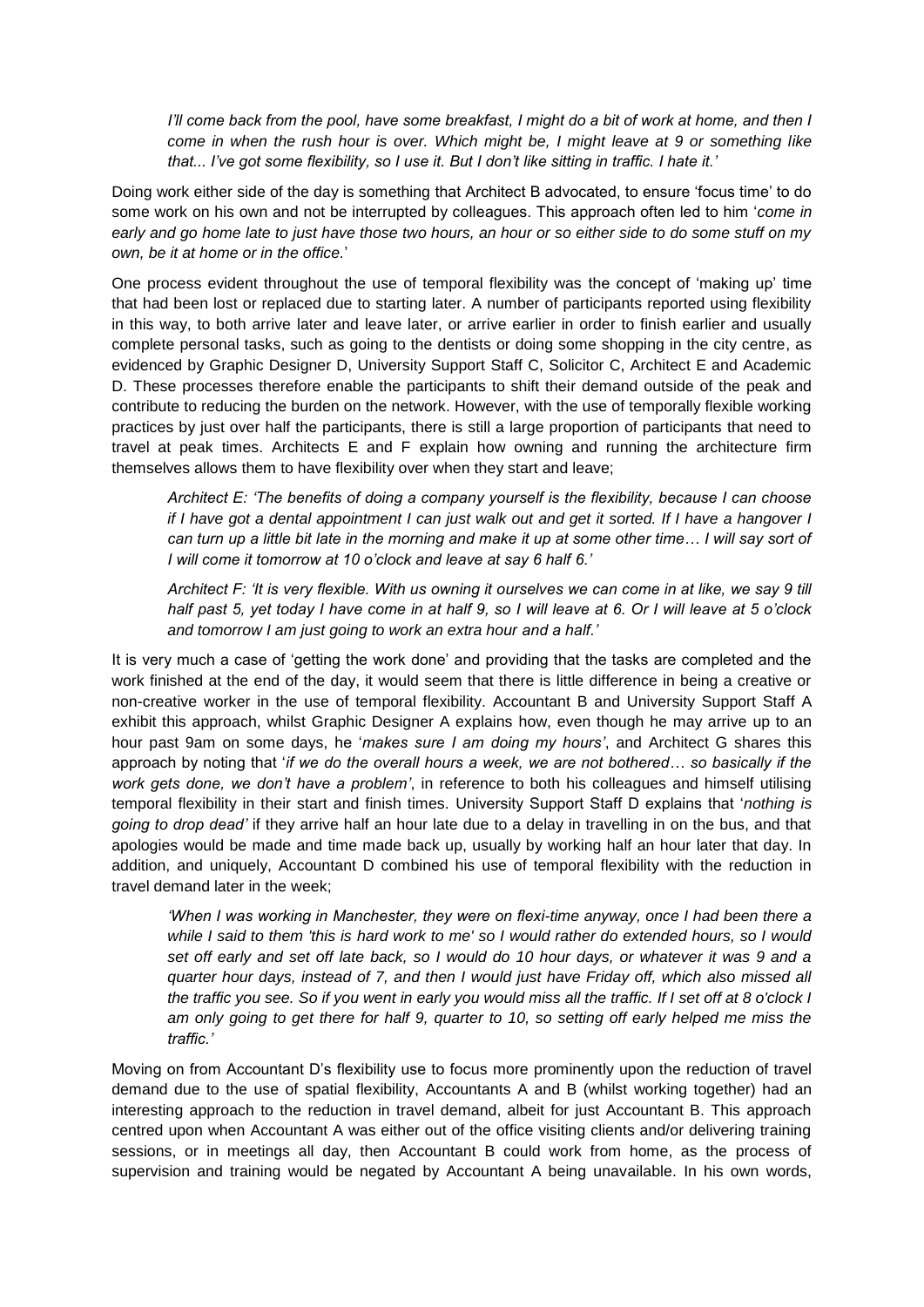Accountant A explains how this process works and his feelings towards his colleague working at home;

*'I am very happy if she wants to work from home. So there are some days where being involved in this business here, this company, I will come in and I will have meetings in here from 9 until you know sort of 1 o'clock, and then in the afternoon I will be with other businesses where I might need to, typically I think it is Tuesday, frequently I will be in meetings in here in the morning and then meetings all afternoon over in Wetherby. What is the point in her coming in as I will just be like 'hi how are you' and in some ways I give her complete flexibility to work here or work at home. We speak on the phone, we email, and I think the thing is there is a trust issue around that. Definitely a trust issue. And its given time. And you know I feel we have got a fair balance. I say 'well work from home and manage your hours'. And that's generally how I feel about it. I know she won't rip me off and I am not going to rip her off.'*

In the subsequent interview, Accountant B then confirms this practice by explaining that when her boss is not in the office she does not need to be in the office and often works from home. She then goes on to note that because of the laptop they use she can work anywhere, appreciating her boss allowing her '*to manage my own time, he has trust and faith in me. It works, I really like it.*'

The majority of the academics interviewed (3/4) have access to and used spatial flexibility, and meant that work was conducted on a regular basis from home. Therefore, travel demand for Academics A, B and C was significantly reduced as the spatial constraints were perhaps not as great as other participants, with the number of meetings lower and the need for face-to-face interaction and copresence in the office not as important or essential as other professions. Academic C for example frequently works from home twice a week, Thursday and Friday, as this is when meetings rarely occur and is when focussed writing is conducted. This approach is somewhat reflected by Solicitor A, whom works from home when it is more 'efficient' to do, usually when there is a client meeting elsewhere than near the office in Leeds city centre and thus does some work at home and then travels to the meeting from home. Though not completely reducing the demand for travel, working from home for part of the day has been found to temporally displace one or both commute trips (Lyons and Haddad, 2008), with Solicitor A often scheduling his meetings for later times in the day. Accountant E and F both exercised periods of working from home, but were constrained by commitments in their diaries, as discussed previously. Accountant F in particular tries to work from home as and when he is allowed the time to do so, explaining how he '*doesn't need to go into the office every day and keeps in constant contact with the office*' (assisted by having a PA there), but needs to go in to 'catch up on odd things', done on an ad-hoc basis. Further to this, he continues by outlining how his time at home is scheduled;

*'It is definitely ad-hoc and on odd days. With me it is usually two days, but could be three, however my diary is so full, so if it is a full day at home even then I may be going out for a meeting or an event, like for example today I am going out to a craft brewer's that I am involved with this evening, so I use it to mainly catch up on emails and thinking time. You know, normally the whole day is full and my diary ahead is pretty full as well. So that is how it happens really.'*

As a final example as to how spatial flexibility is exercised, Architect A is frequently split between different locations; home, an office in London, an office in Birmingham and client meetings. Typically, he is London three days a week, principally for internal meetings, which he uses the train from Leeds to access. The other two days, usually Monday and Friday, are spent either working at home, in the Birmingham office, or visiting clients for project meetings and site visits, with these locations usually arising from the client's demands. This approach, although not conducive to demand reduction every week, still enables Architect A to reduce demand for a proportion of the week through home working. The way in which the participant works and travels would not have been available if it was not for the current 'arrangement' with his employer, which perhaps has only been realised due to his importance,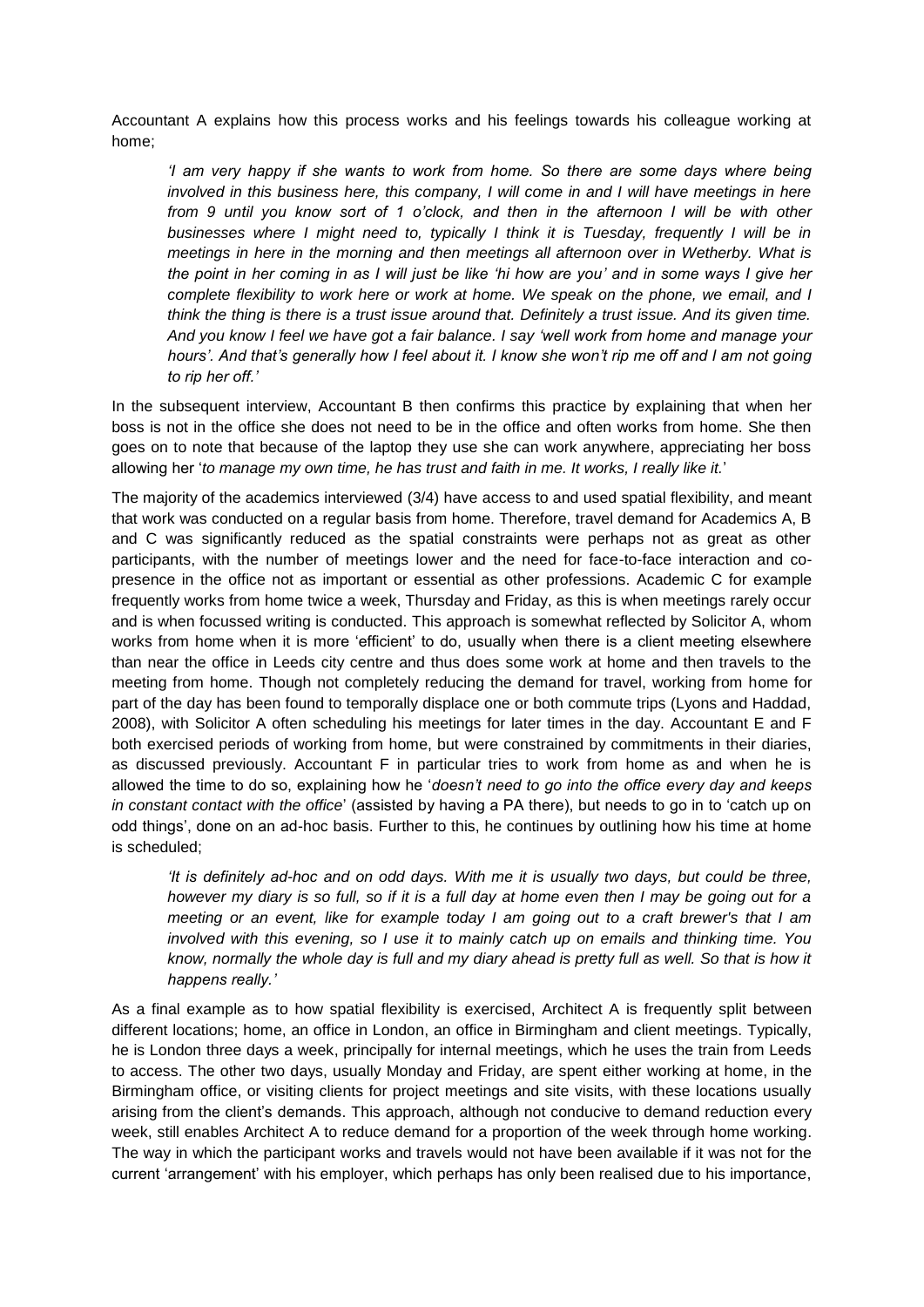status and seniority within the organisation as a director and the modest size of the Leeds office (currently being run solely).

4. Concluding Remarks – Creating demand and the role of flexible working practices on travel demand

It was proposed that a deeper consideration and understanding of the elements that constrain people's working practices was required, principally to examine the key components that create the demand to travel to work. To this end, it was found that several elements constrain the working days of participants both temporally and spatially and impact upon their use of flexible working practices. Importantly, limited disparity was found between creative and non-creative professions in access to flexible working practices, with a majority of all respondents having access to temporal flexibility and around half access to spatial flexibility. Furthermore, it was identified throughout that access to and use of flexible working practices have potentially important consequences on travel demand, with examples of both shifting demand temporally and reducing demand spatially introduced. These processes are not revolutionary, as have been highlighted previously in the literature, though what is Interesting is to consider these processes normalised. Thinking in this way raises questions as to the future scope of flexible working in shifting and/or reducing travel demand. The fact that the structure of work remains a dominant feature and working hours still matter to the organisation of people's days suggests the limitations of these processes could restrict any further growth in reducing and/or shifting travel demand. Further research investigating these future limitations is required, principally to improve understanding, but also contribute to finding new processes that may help shift and/or reduce demand when the limitations of the current processes are reached.

#### 5. References

ALLEN, T. D., GOLDEN, T. D. & SHOCKLEY, K. M. 2015. How Effective Is Telecommuting? Assessing the Status of Our Scientific Findings. *Psychological Science in the Public Interest,* 16**,** 40- 68.

BALDOCK, J. & HADLOW, J. 2004. Managing the family: Productivity, scheduling and the male veto. *Social Policy & Administration,* 38**,** 706-720.

BEIRÃO, G. & CABRAL, J. S. 2007. Understanding attitudes towards public transport and private car: A qualitative study. *Transport policy,* 14**,** 478-489.

BEN-ELIA, E., ALEXANDER, B., HUBERS, C. & ETTEMA, D. 2014. Activity fragmentation, ICT and travel: An exploratory Path Analysis of spatiotemporal interrelationships. *Transportation Research Part A: Policy and Practice,* 68**,** 56-74.

BONTJE, M. & MUSTERD, S. 2009. Creative industries, creative class and competitiveness: Expert opinions critically appraised. *Geoforum,* 40**,** 843-852.

BRENNER, N. & THEODORE, N. 2002. Cities and the geographies of "actually existing neoliberalism". *Antipode,* 34**,** 349-379.

BREWER, A. M. 1998. Work design, flexible work arrangements and travel behaviour: policy implications. *Transport Policy,* 5**,** 93-101.

CAMPOS-CASTILLO, C. & HITLIN, S. 2013. Copresence Revisiting a Building Block for Social Interaction Theories. *Sociological Theory,* 31**,** 168-192.

CLIFTON, K. J. & HANDY, S. L. 2001. *Qualitative methods in travel behaviour research*, Citeseer.

DEPARTMENT FOR CULTURE, M. A. S., . 2016. Creative Industries Economic Estimates.

DOHERTY, S. T. 2006. Should we abandon activity type analysis? Redefining activities by their salient attributes. *Transportation,* 33**,** 517-536.

FLORIDA, R. 2002. The rise of the creative class. And how it's transforming work, leisure and everyday life. New York: Basic Books.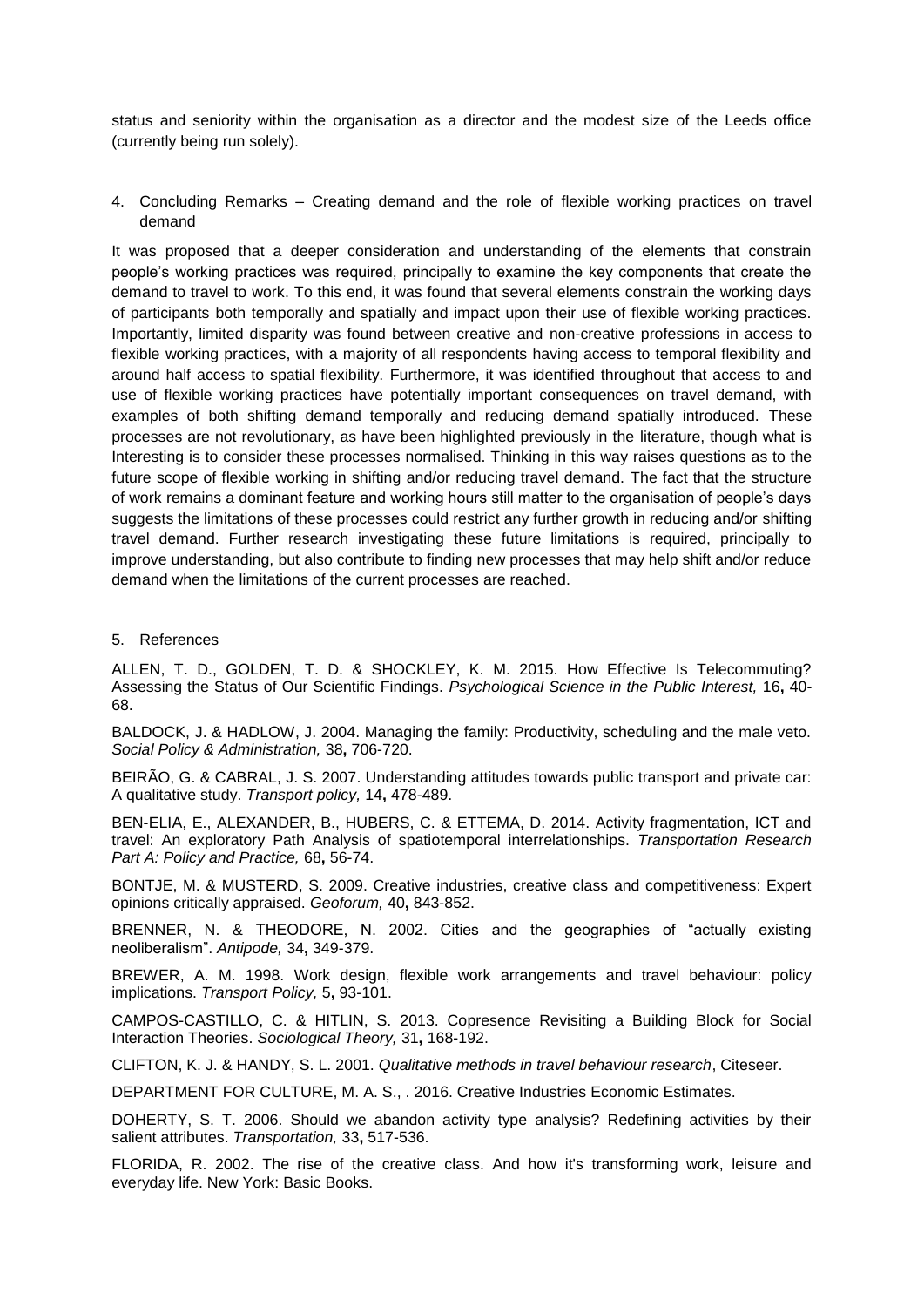HITCHINGS, R. 2012. People can talk about their practices. *Area,* 44**,** 61-67.

HUBERS, C., SCHWANEN, T. & DIJST, M. 2008. ICT and temporal fragmentation of activities: an analytical framework and initial empirical findings. *Tijdschrift voor economische en sociale geografie,* 99**,** 528-546.

KELLIHER, C. & ANDERSON, D. 2009. Doing more with less? Flexible working practices and the intensification of work. *Human relations*.

KELLY, E. L. & MOEN, P. 2007. Rethinking the clockwork of work: Why schedule control may pay off at work and at home. *Advances in developing human resources,* 9**,** 487-506.

KELLY, E. L., MOEN, P. & TRANBY, E. 2011. Changing workplaces to reduce work-family conflict schedule control in a white-collar organization. *American Sociological Review,* 76**,** 265-290.

KIM, S.-N., CHOO, S. & MOKHTARIAN, P. L. 2015. Home-based telecommuting and intra-household interactions in work and non-work travel: A seemingly unrelated censored regression approach. *Transportation Research Part A: Policy and Practice,* 80**,** 197-214.

KIM, S.-N., MOKHTARIAN, P. L. & AHN, K.-H. 2012. The Seoul of Alonso: New Perspectives on Telecommuting and Residential Location from South Korea. *Urban Geography,* 33**,** 1163-1191.

KRÄTKE, S. 2010. 'Creative Cities' and the rise of the dealer class: a critique of Richard Florida's approach to urban theory. *International Journal of Urban and Regional Research,* 34**,** 835-853.

KWAN, M.-P. & DIJST, M. 2002. Internet use, space–time constraints and human activity patterns: a time geographic perspective. *STELLA Focus Group,* 2.

MOEN, P., KELLY, E. & HUANG, Q. 2008. Work, family and life-course fit: Does control over work time matter? *Journal of Vocational Behavior,* 73**,** 414-425.

MOKHTARIAN, P. L., HANDY, S. L. & SALOMON, I. 1995. Methodological issues in the estimation of the travel, energy, and air quality impacts of telecommuting. *Transportation Research Part A: Policy and Practice,* 29**,** 283-302.

MOKHTARIAN, P. L. & SALOMON, I. 1997. Modeling the desire to telecommute: The importance of attitudinal factors in behavioral models. *Transportation Research Part A: Policy and Practice,* 31**,** 35- 50.

OLSZEWSKI, P. & MOKHTARIAN, P. 1994. Telecommuting frequency and impacts for State of California employees. *Technological Forecasting and Social Change,* 45**,** 275-286.

PECK, J. 2005. Struggling with the creative class. *International journal of urban and regional research,* 29**,** 740-770.

RAU, B. 2003. Flexible work arrangements. *Sloan Online work and Family Encyclopedia.*

SCHIEMAN, S. & GLAVIN, P. 2008. Trouble at the border: Gender, flexibility at work, and the workhome interface. *Soc. Probs.,* 55**,** 590.

SCHIEMAN, S. & YOUNG, M. 2010. Is there a downside to schedule control for the work-family interface? *Journal of Family Issues*.

SCHWANEN, T. & DIJST, M. 2003. Time windows in workers' activity patterns: Empirical evidence from the Netherlands. *Transportation,* 30**,** 261-283.

SCHWANEN, T., DIJST, M. & KWAN, M.-P. 2006. Introduction—The internet, changing mobilities, and urban dynamics. *Urban geography,* 27**,** 585-589.

SCHWANEN, T. & KWAN, M.-P. 2008. The Internet, mobile phone and space-time constraints. *Geoforum,* 39**,** 1362-1377.

SCHWANEN, T., KWAN, M.-P. & REN, F. 2008. How fixed is fixed? Gendered rigidity of space–time constraints and geographies of everyday activities. *Geoforum,* 39**,** 2109-2121.

SOUTHERTON, D. 2006. Analysing the temporal organization of daily life: Social constraints, practices and their allocation. *Sociology,* 40**,** 435-454.

STEHRER, R. & WARD, T. 2012. *Sectoral employment effects of economic downturns*, wiiw.